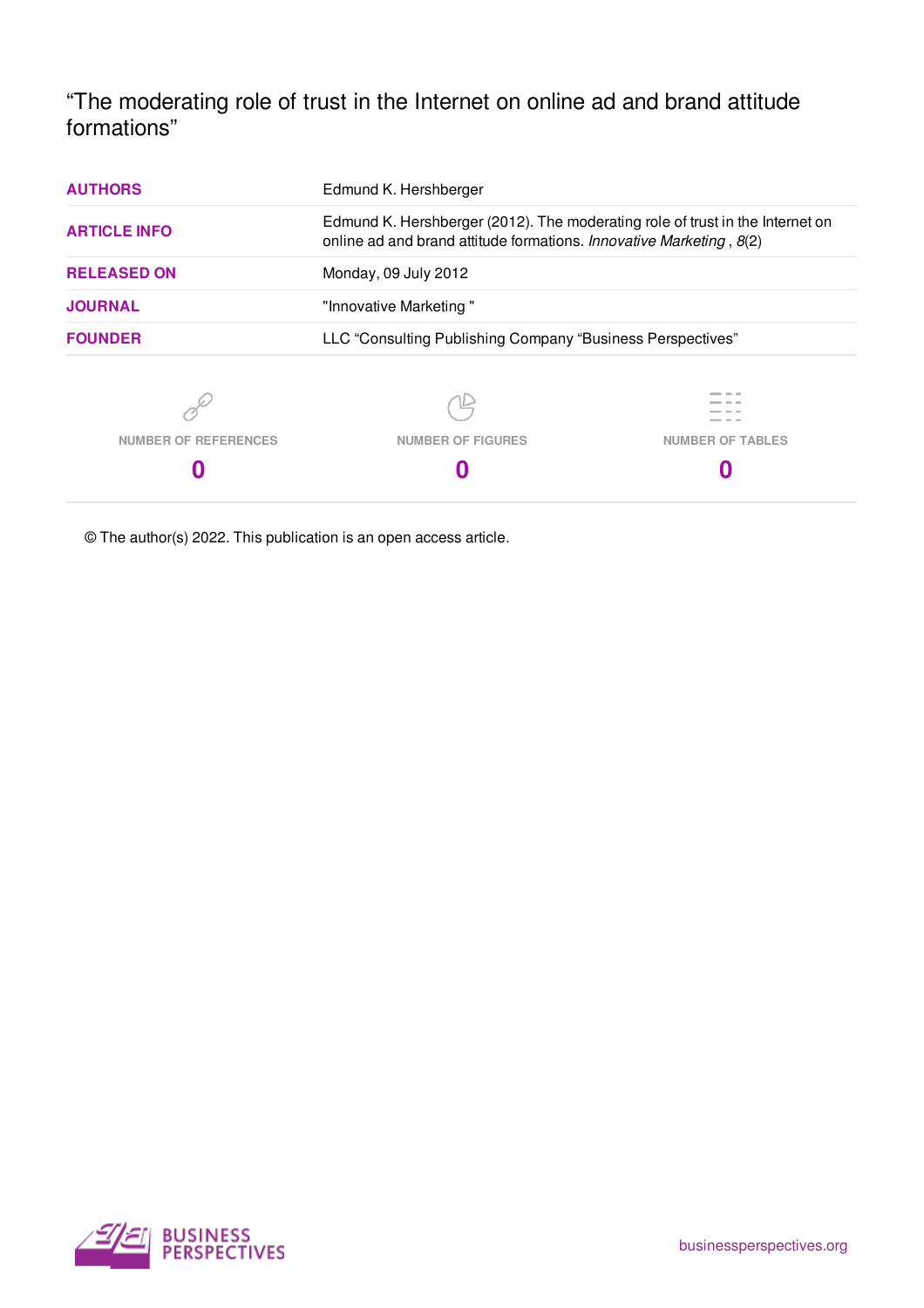## Edmund K. Hershberger (USA)

# The moderating role of trust in the Internet on online ad and brand attitude formations

## Abstract

The impact of trust in the Internet is examined to assess its impact on the formation of online ad and brand related attitudes. Using a number of banner ads on a mock website, trust in the Internet, brand and ad cognitions and brand and ad attitudes are measured. Modeled after the dual mediation hypothesis of advertising effects, a moderating effect of trust is specified and tested, suggesting that low levels of trust would result in a weaker link between cognitions and attitudes. These hypotheses are supported; however the dual mediation model is not supported. Managerial implications include the necessity to use trust in the Internet as a targeting attribute, using more emotional appeals and peripheral cues in messages targeted to those with low levels of trust in the Internet.

**Keywords:** interactive advertising, banner ads, ad attitude, brand attitude, trust in the Internet.

## Introduction

Internet banner advertising has become one of the most prominent forms of advertising. However, because of the nature of such an open network such as the Internet, the trustworthiness of the medium is often questioned. Without a doubt, there is variance in the level of trust engendered by the Internet across consumer segments, but it is unclear what impact trust has on information processing. This manuscript addresses this issue by studying the impact of trust in the medium on advertising using established models of attitude change. Drawing upon works that address hierarchy of effects issues, we suggest that trust in the medium, and in this case, trust in the Internet, drastically alters the hierarchy of effects model, primarily, the formation of attitudes based on cognitions.

#### 1. Literature review

In order to assess the moderating effect of the trust in the Internet on the relationship between the cognition and attitude towards advertising, we will first focus on a well established stream of research based on the hierarchy of effects perspective of attitude change. Specifically, four alternative structural specifications of the mediating role of attitude toward advertisement (*Aad*) are examined. Second, based on the literature review, we develop our conceptual model to test the moderating effect of the trust in the Internet.

**1.1. Cognitions about the banner ad and brand (***Cad* **and** *Cb***).** Based on hierarchy of effects models, we should see the general path of cognition  $\rightarrow$  affect  $\rightarrow$  conation, i.e. thought, feeling, and action (Smith) and Swinyard, 1988; Ajzen and Fishbein, 1980). Various authors have suggested that attitude and cognition variables are related (e.g. Gardner, 1985; Mitchell and Olson, 1981; Howard, 1977). The main focus of discussion has concerned the manner in which cognitions about the advertisement (*Cad*) and brand  $(C_b)$  interact with attitudes about the advertisement  $(A_{ad})$  and brand  $(A_b)$ , as well as with intent to purchase the advertised brand  $(I_b)$ . In past research, four hypotheses, as shown in Figure 1, have been proposed relating to the interactions between these variables. These hypotheses are: (1) affect transfer; (2) dual mediation; (3) reciprocal mediation; and (4) independent influences. These four hypotheses have been independently evaluated by different researchers (MacKenzie, Lutz and Belch, 1986; Homer, 1990), and in all cases, similar conclusions were reached. Detailed discussion of each of the four models can be found in the aforementioned cites.



Source: MacKenzie, Lutz and Belch (1986) and Homer (1990).



Edmund K. Hershberger, 2012.

 $\overline{a}$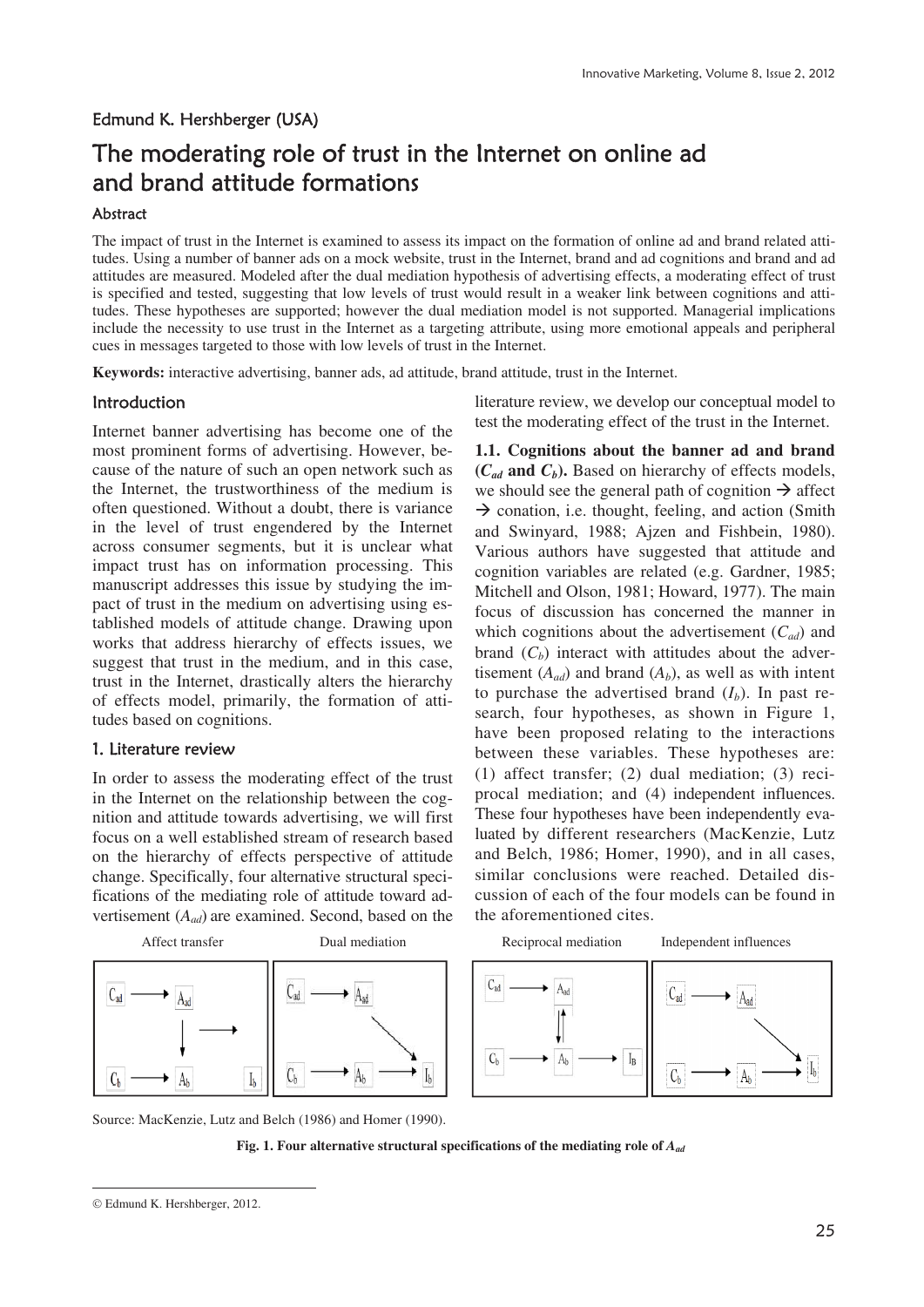These four alternative hypotheses have been studied extensively (MacKenzie, Lutz and Belch, 1986; Homer, 1990). Using an experimental design and structural equation modeling, MacKenzie, Lutz and Belch (1986) found that the dual-mediation hypothesis was the best model. Homer (1990) then replicated this study, again using an experimental design and structural equation modeling, and she came to the same conclusion; the dual mediation hypothesis appeared to be the best way to describe the relationships between cognition, attitude and behavior. Since then, the dual mediation hypothesis has gained acceptance as evidenced by its use in further studies on *Aad* and *Ab* (e.g. Miniard, Bhatla, and Rose, 1990; Brown and Stayman, 1992; Coulter and Punj, 1999).

Based on these previous findings, we suggest the following hypotheses:

*H1a: More positive Cad will lead to higher Aad. H1b: Higher*  $A_{ad}$  *will lead to more positive*  $C_b$ *. H1c: More positive C<sub>b</sub>* will lead to higher  $A_b$ . *H1d: Higher Aad will lead to higher Ab.* 

There is sufficient evidence of the impact of brand attitude on purchase intent; therefore, we do not include purchase intent in our model, as it

would add little to the literature on the subject.

**1.2. Trust in the Internet.** In marketing literature, trust has taken on many forms. The majority of the literature focuses on person-to-person trust, or organization-to-organization trust. Very few studies have been performed on person-to-organization, and even fewer have looked at person-to-technology trust (Lee and Turban, 2001). However, it seems that the level of trust one has with the medium of interest would be a strong indicator of their likelihood to accept any advocacies made via that medium. According to Wright's (1973) work on cognitive processes in ad acceptance, there are three main categories of cognitive response to ads: counterarguments, source derogation, and support arguments. Counterarguments occur when incoming information is in conflict with existing beliefs. This internal discrepancy is often dealt with immediately by neutralizing the message arguments. In this case, no attitude change occurs, because the counterarguments effectively negate the advocacy statements made in the advertisement. Source derogation occurs when the source of the message argument is easily viewed as biased or unqualified. This source derogation can apply to the actual source of the message, or to a more general target such as the sponsoring organization or even advertising in general.

Since we believe that source derogation will have a negative impact on cognitive response to an ad, it makes sense that if the source is not trusted, any ad or brand cognitions that are generated from exposure are quickly neutralized. Further, since source derogation can apply to general entities such as organizations or institutions, we believe that it can occur as related to the Internet in general. That is, if one does not trust the Internet as a source of accurate and reliable information, then message arguments made through the Internet will be subject to source derogation and, therefore, substantially weakened.

Another way to look at the impact of trust in the Internet on cognitive processes is an examination of the Elaboration Likelihood Model (Cacioppo and Petty, 1985). In order for cognitive processing to effect attitude change, there must be a cognitive structure change. That is, new cognitions must be adopted, not just considered. Also the new cognitions must be salient. So it is possible for there to be cognitions without attitude change. If the cognitions are not adopted, i.e. the advocacy statements are not accepted by the message recipient, then attitude change does not occur. This supports our idea of acceptance of the advocacy statement. In consumers who are wary of Internet communications, i.e. they have low trust in the Internet as a medium, new cognitions may not be adopted because their lack of trust acts as a blocking mechanism.

Lutz (1975) pointed out a number of mediating variables to explain how cognitions become attitudes. Among these is the concept of advertising credibility. Advertising credibility represents consumers' perceptions of the truthfulness and believability of advertising in general. Obviously, if this is low, then transferring ad-based cognitions to attitude is very difficult because the consumer automatically discounts any advertising as biased. We believe that the same can be said about Internet communications. Users of the Internet who are predisposed to disbelieve information found on the Internet will more likely disregard Internet ads simply because of the lack of "Internet credibility." That is, consumers who are less trusting of the Internet as a source of information, i.e. those who have perceptions of low Internet credibility, will be less likely to transfer ad and brand cognition into ad and brand attitudes.

To sum up, previous findings in the literature make three points: (1) Source derogation weakens the effect of cognitions on attitude; (2) Cognitive structure change is required for central route attitude change; and (3) Advertising credibility is an important prerequisite for attitude change. We believe that high levels of trust in the Internet will foster less source derogation, enhanced propensity to change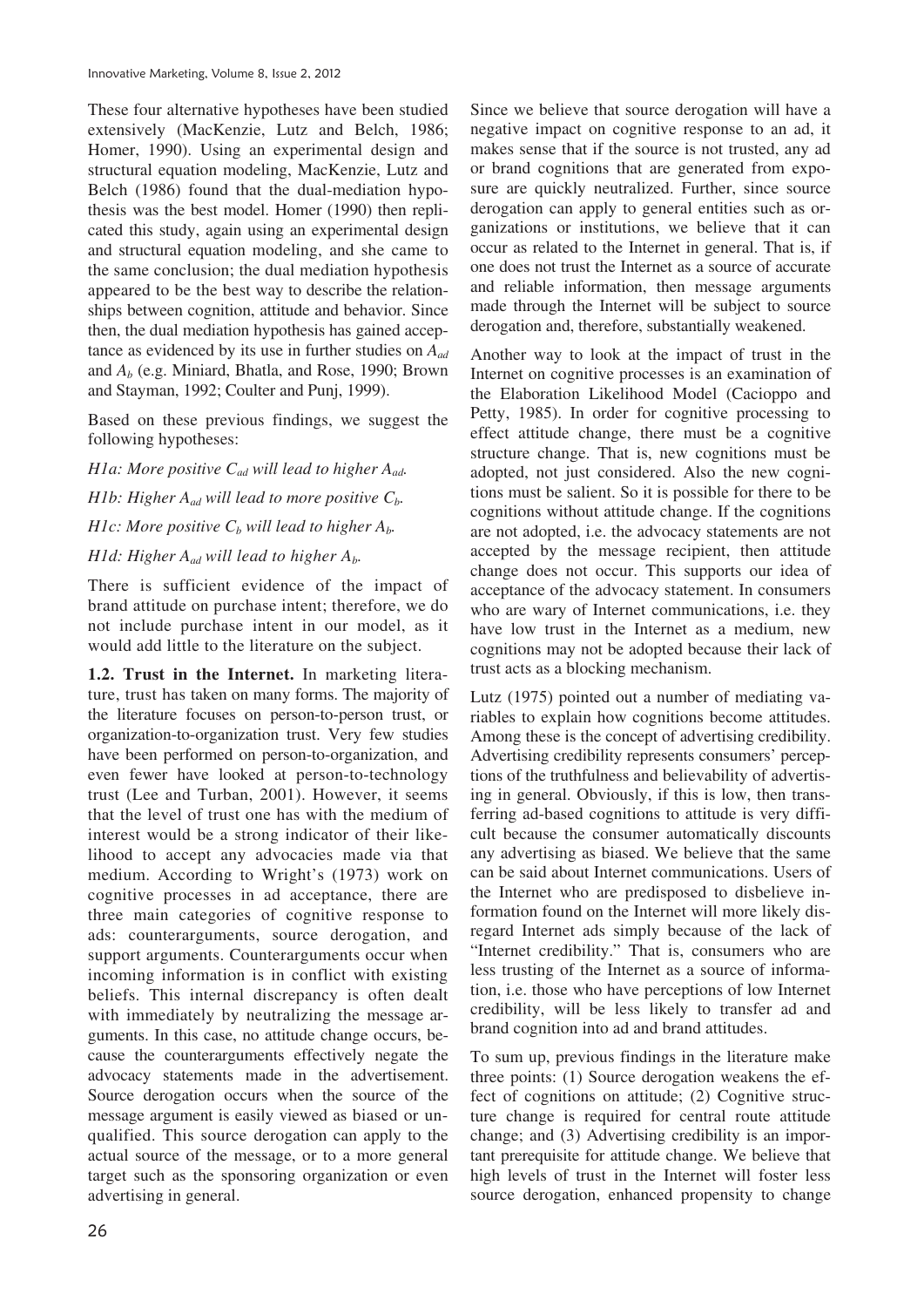cognitive structure, and provides advertising credibility. Based on the above discussion, we suggest the following hypotheses:

*H2a: When trust in the Internet is high, there is a stronger effect of Cad on Aad.* 

*H2b: When trust in the Internet is high, there is a stronger effect of*  $C_b$  *on*  $A_b$ *.* 





## 2. Methodology and data collection

Following past research on ad and brand attitudes, we measure cognitions about the ad and brand (*Cad* and *Cb*), attitudes toward the ad and brand (*Aad* and *Ab*), and trust in the Internet (*T*). Primary analyses consist of linear regressions to test the hypothesized relationships. The ad stimuli used were four versions of a standard banner advertisement for two fictitious brands. In order to retain some sense of realism, we utilized many different types of banner ads. We selected two different products, computers and toothpaste the consumption of which represents different levels of product involvement. To ensurethat different persuasion methods were represented, we varied peripheral cue strength by using the banner ads that were either animated and color or static and black-and-white. We also varied message argument strength, by using ads that contained either strong or weak message arguments. All ads were shown in the context of a fictitious, general interest website. While the website existed within a closed system, i.e. it did not link to outside websites so that subjects cannot leave the task, the website and ads were created to simulate as closely as possible an actual live website.

Both student and non student respondents were recruited in such a manner as to assure that no more than a third of respondents were students. Once recruited, respondents were guided to the study website and presented with an introductory screen thanking them for participating and providing instructions on how to proceed. Once they had read the instructions, they proceeded to view a series of three web pages from a mock general-interest website. At the top of the first and third pages the stimulus ad was presented. On the second page of the site, a filler ad was shown at the top of the page. Other ads were shown on the site as well including mid text and page bottom banners, as well as button ads in the right hand frame. These were included to generate a more realistic website. After viewing the third page, they were taken to a series of pages that contained the questionnaire items that we discuss next, measuring cognitions first, then attitudes, and finally trust. Sample characteristics can be seen in Table 3.

Table 3. Sample characteristics

| Panel A. Gender    |                |         |
|--------------------|----------------|---------|
|                    | Frequency      | Percent |
| Male               | 317            | 41.3    |
| Female             | 441            | 57.5    |
| Missing            | 9              | 1.2     |
| Total              | 767            | 100.0   |
| Panel B. Age       |                |         |
|                    | Frequency      | Percent |
| Under 12           | $\overline{2}$ | .3      |
| $12 - 17$          | 16             | 2.1     |
| 18-25              | 284            | 37.0    |
| 26-35              | 254            | 33.1    |
| 36-45              | 85             | 11.1    |
| 46-55              | 79             | 10.3    |
| Over <sub>55</sub> | 41             | 5.3     |
| Missing            | 6              | .8      |
| Total              | 767            | 100.0   |
| Panel C. Income    |                |         |
|                    | Frequency      | Percent |
| \$0-10,000         | 134            | 17.5    |
| \$10,001-20,000    | 84             | 11.0    |
| \$20,001-35,000    | 163            | 21.3    |
| \$50,001-75,000    | 98             | 12.8    |
| More than \$75,000 | 95             | 12.4    |
| Missing            | 35             | 4.6     |
| Total              | 767            | 100.0   |
| Panel D. Race      |                |         |
|                    | Frequency      | Percent |
| Prefer not to say  | 33             | 4.3     |
| Caucasian          | 413            | 53.8    |
| African-American   | 173            | 22.6    |
| Hispanic/Latino    | 22             | 2.9     |
| Asian              | 59             | 7.7     |
| Native American    | 6              | .8      |
| Other              | 49             | 6.4     |
| Missing            | 12             | 1.6     |
| Total              | 767            | 100.0   |

#### 3. Attitude toward the brand

The main dependent variable in this study is attitude toward the brand  $(A_b)$ . There is quite a bit of overlap between many of the past measures of  $A_b$  as many used the same or very similar items (e.g. Coulter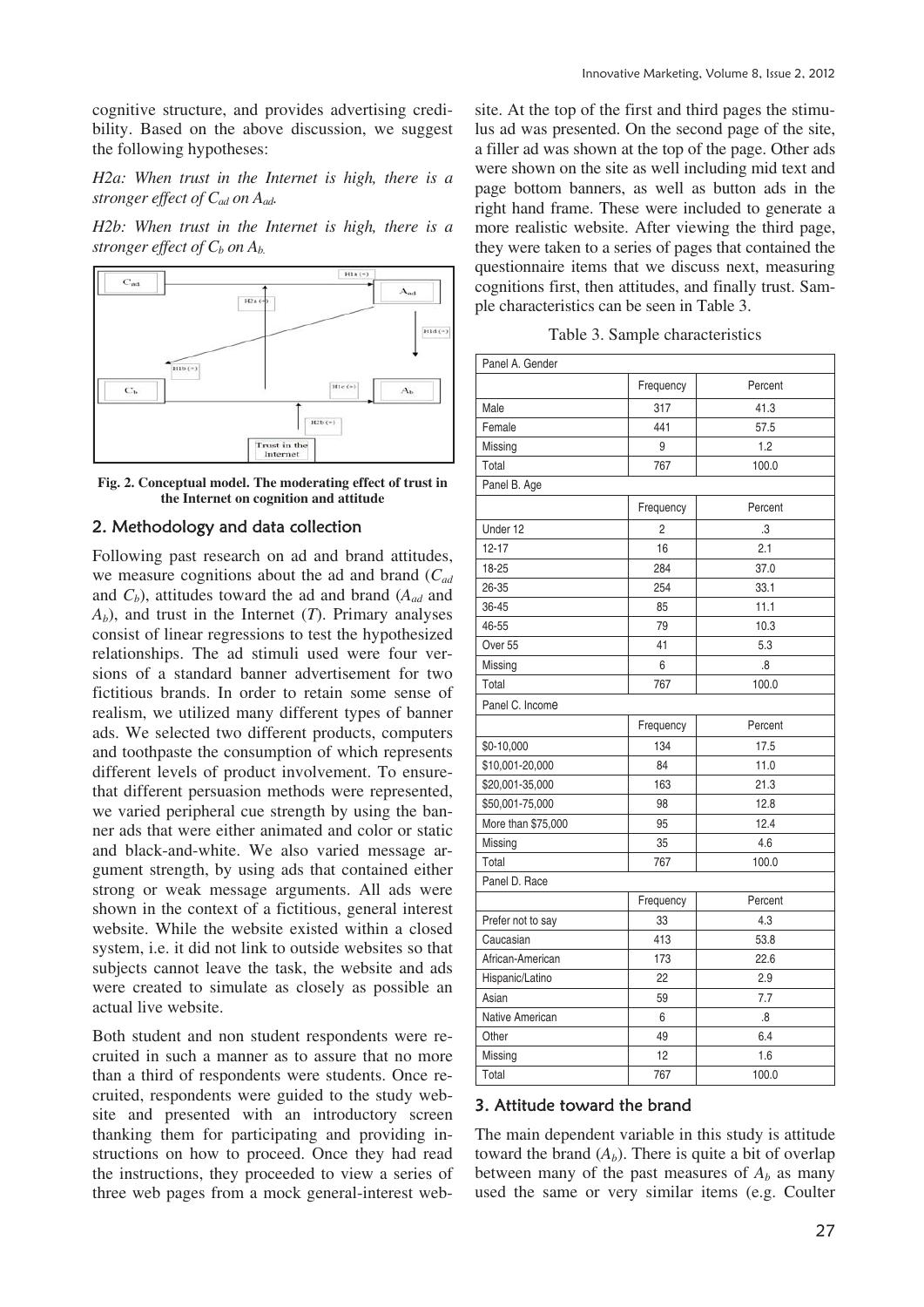and Punj, 1999; Lord, Lee and Sauer, 1995; Homer, 1990; Miniard, Bhatla and Rose, 1990; Dröge, 1990; MacKenzie, Lutz and Belch, 1986). The most common way to measure attitude is through the use of semantic differential items, where the respondent presents a set of bipolar adjectives with which to rate the brand. Since this construct has been exhaustively measured in a variety of studies, we did not feel that it was necessary to replicate the scale development aspects of the study. Rather we chose to utilize the most successful components from the prior studies to ensure reliable and valid measurement of  $A_b$ . In order to develop our scale, we selected a set of four items (attractive, boring, good, like) that appeared most often in these priorstudies, and measured them using five-point Likert scales.

## 4. Attitude toward the ad  $(A_{ad})$

The measurement of *Aad* has largely been the same as the measurement of  $A_b$ , using a number of semantic differential scales or likert scale items (e.g. Mitchell and Olson, 1981; MacKenzie, Lutz and Belch, 1986; Coulter and Punj, 1999). As we have suggested, attitudes, whether they utilize the ad or the brand as their source, can and should be measured the same way; as they are reflections of an underlying opinion about the ad or brand. That is, attitude measurement, regardless of the object of the attitude, should be measured identically across all objects. Given this, we measured *Aad* using the same items that we use to  $A_b$  changing only the object specified from "brand" to "banner ad". Cognitions about the ad  $(C_{ad})$  and Brand  $(C_b)$ 

Both *Cad* and *Cb* have been captured using similar methods in the past (Wright, 1973; MacKenzie, Lutz and Belch, 1986; Dröge, 1989; Homer, 1990; Miniard, Bhatla and Rose, 1990; MacKenzie and Spreng, 1992). We follow the past researchers' methods by using the technique called "cognition listing". For this task, after exposure to an ad, respondents were asked to write down any thoughts that they had about the ad or brand while viewing the ad. Then the thoughts were classified into groups based on their content to ascertain their relevance to the ad or the brand, and whether they were positive, negative or neutral in nature. While it is desirable to use multiple judges to then evaluate the cognition listing data, in this case only the author was employed to evaluate these data. Once the cognition responses were coded, we employ Lutz's (1975) method to construct a cognitive response index. In our case, this simply means that we created a cognitive response score by subtracting the number of negative cognitions from the number of positive cognitions about both the ad

and the brand. This idea is based upon a compensatory model of consumer choice which is consistent with the Fishbein (1967) multiattribute attitude model, a widely used approach for measuring cognitive structures. This cognitive response score represents a level of positive thought about the ad and brand. This means that any neutral thoughts about the ad are eliminated from analysis, and any negative thoughts about the ad or brand counter the effect of any positive thoughts they had about the ad or brand. While it may be useful to know the pure magnitude of thought that occurred, it is the nature of thought that drives attitude; therefore, we believe the cognitive response index to be the ideal measure.

#### 5. Trust in the Internet

Trust in the Internet, for our purposes, means that users tend to be accepting of advocacy statements seen on the Internet. That is to say that they believe both that the Internet is a source of reliable, accurate information and that it is unbiased. Also, they should feel that sources on the Internet in general are knowledgeable about the topics on which they report. Users high in trust in the Internet will tend to believe what they read, hear or see on the Internet. Given these conditions of Internet trust, we developed a five item scale of trust in the Internet to be used for this study. The items were selected from previously used scales of trust in the Internet shopping (Lee and Turban, 2001), trust in media (Stamm and Dube, 1994), and credibility perception (Sundar, 1999).

#### 6. Method of analysis

In order to test the hypotheses, we will utilize regression analysis. This will involve several regression models in order to capture the entire conceptual model.

$$
A_b = \beta_0 + \beta_{1d}(A_{ad}) + \beta_{1c}(C_b) + \beta_{2b}[T(C_b)] + \varepsilon, \qquad (1)
$$

$$
A_{ad} = \beta_0 + \beta_{1a}(C_{ad}) + \beta_{2a}[T(C_{ad})] + \varepsilon,\tag{2}
$$

$$
C_b = \beta_0 + \beta_{1b}(C_{ad}) + \varepsilon,\tag{3}
$$

where:  $\epsilon$  is the error term;  $C_{ad}$  are the Cognitions about the ad;  $C_b$  are the cognitions about the brand;  $A_{ad}$  is the attitude toward the ad;  $A_b$  is the attitude toward the brand; *T* is the trust in the Internet.

For each hypothesis, there is a corresponding regression coefficient that must be significant in order to support the hypothesis. For the regression equations, each regression coefficient  $(\beta_{x(x=1...2b)})$  subscript refers to the hypotheses that is tested by that particular coefficient. That is,  $H_1$  is tested using coefficient  $\beta_1$ , H<sub>2a</sub> is tested using coefficient  $\beta_{2a}$ , and so forth.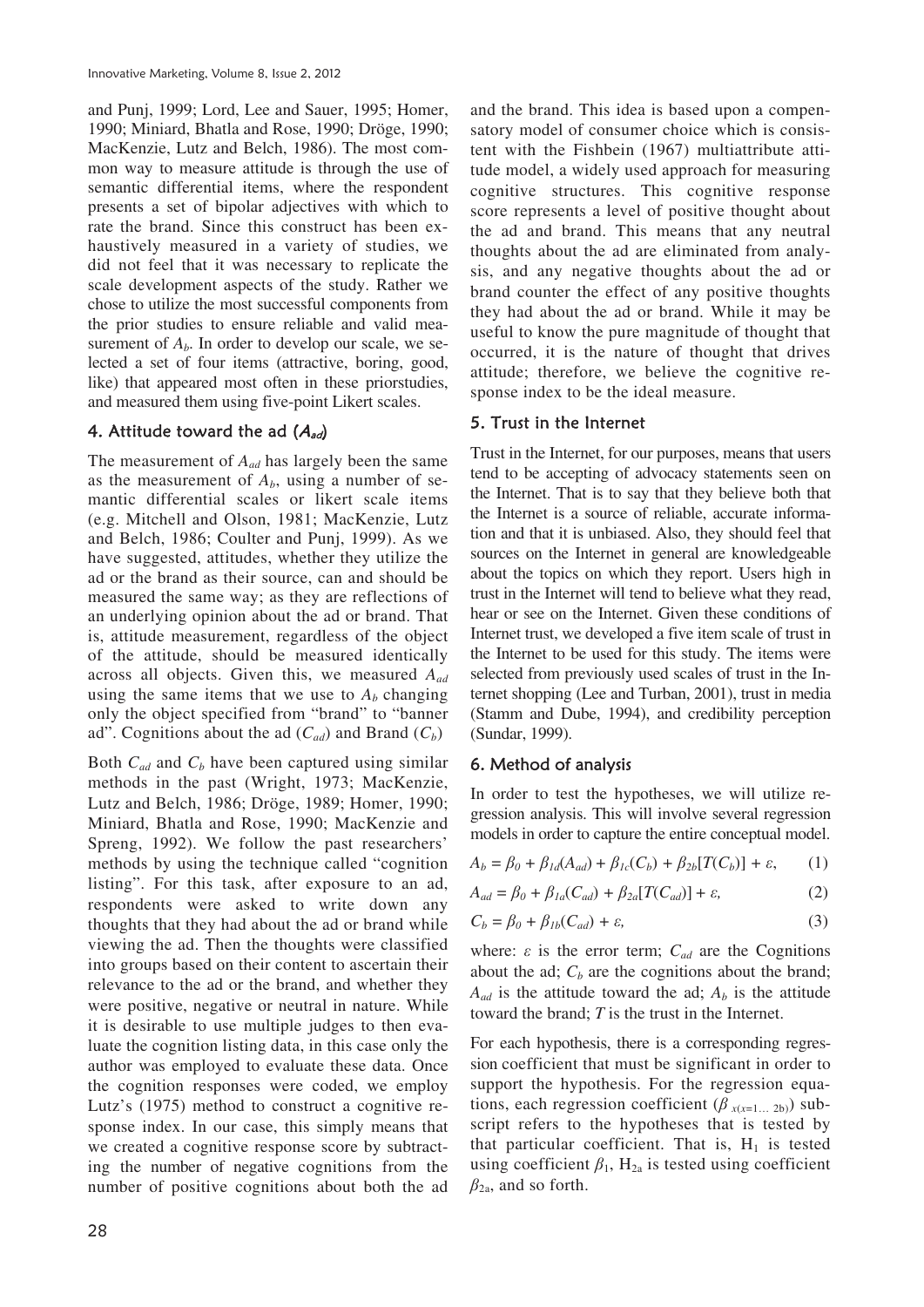While the regressions illustrated above are conceptually accurate, the specific testing cannot be performed precisely as shown. Since we are testing both main effects and interaction effects, each regression equation listed will actually consist of two individual regressions: one to test the main effects and one to test the interactions. This method is supported by Malhotra (1993, p. 532) who states that when interaction terms are present and significant, no reasonable interpretation can be made about the main effects. However, since our main effects are of as much interest as the interactions, they will be tested independently.

# 7. Results

To report the results of this study, this section will be organized in the following manner. First, we will present the reliability and validity testing performed. Next, we will present the specific hypothesis testing performed. Then, we will present a summary of findings including a list of hypotheses as well as which hypotheses were supported and which were not. Finally, we will discuss some of the theoretical and managerial implications of the results that we found.

**7.1. Reliability and validity testing.** Since we are using primarily previously validated scales, we expected all scales to behave reliably. Figure 3 shows the reliability of each measured scale and the number of items. The only changes that were made to the scales were that all negatively worded items were removed. Not surprisingly, the negatively worded items lowered the reliability statistics; however removing them brought all reliabilities with acceptable ranges from 0.85 to 0.90.

Table 4. Reliability analysis

| Rotated component matrix |           |       |
|--------------------------|-----------|-------|
|                          | Component |       |
|                          |           | 2     |
| ADATT1                   | 0.894     |       |
| ADATT2                   | 0.869     |       |
| ADATT4                   | 0.829     |       |
| BRATT1                   | 0.460     | 0.737 |
| BRATT <sub>2</sub>       |           | 0.873 |
| BRATT4                   |           | 0.849 |

Using SPSS 11.0, a confirmatory factor analysis was run to assess the discriminant validity between the two attitude scales:  $A_b$ , and  $A_{ad}$ . In this case, all scales were identical attitude scales, with only the object of the attitude changed. Therefore, it is imperative to ensure that we were still measuring distinct constructs, as opposed to an overall general affective reaction to some stimulus during the exposure. Table 4 shows the rotated component matrix for this CFA. While there is a slight cross

loading involving the first item of the brand attitude scale, it is relatively low in magnitude (0.43), while the remaining loadings are as expected. This suggests that, as hoped, both scales are operating independently, providing us with the ability to use them as independent constructs for hypothesis testing.

| Table 5. Confirmatory factor analysis for |  |
|-------------------------------------------|--|
| attitude measures                         |  |

| Rotated component matrix |           |       |
|--------------------------|-----------|-------|
|                          | Component |       |
|                          |           | 2     |
| ADATT1                   | 0.894     |       |
| ADATT2                   | 0.869     |       |
| ADATT4                   | 0.829     |       |
| BRATT <sub>1</sub>       | 0.460     | 0.737 |
| BRATT <sub>2</sub>       |           | 0.873 |
| BRATT4                   |           | 0.849 |

Note: Extraction method: Principal Component Analysis. Rotation method: Varimax with Kaiser Normalization. \*values <  $|0.4|$  deleted for clarity.

Because of the strong reliability of the multi-item scales, and their apparent discriminant validity, all multi-item scales were combined by averaging the responses so that one mean level score for each variable could be used for hypothesis testing.

**7.2. Hypothesis testing.** In this section we discuss the hypothesis testing performed in order to support our conceptual model presented in the proposed conceptual model (Figure 2). As stated previously, all hypotheses were tested through linear regression analysis. Since all scales were found reliable and valid, the variables used to test the regressions were the mean values of all items within the given scale. To test the model, we first tested all main effects, followed by all interaction effects to test all moderating hypotheses. The results is shown in Table 6.

Table 6. Regression results

| <b>Hypothesis</b> | Dependent | Moderator | Independent | Regression  | Sig.  |
|-------------------|-----------|-----------|-------------|-------------|-------|
|                   | variable  |           | variable    | coefficient | level |
| H <sub>1</sub> a  | $A_{ad}$  |           | $C_{ad}$    | 0.211       | 0.000 |
| H <sub>1</sub> b  | $C_b$     |           | $A_{ad}$    | 0.009       | 0.829 |
| H <sub>1c</sub>   | Aь        |           | $C_b$       | 0.164       | 0.000 |
| H <sub>1d</sub>   | $A_b$     |           | $A_{ad}$    | 0.618       | 0.000 |
| H <sub>2a</sub>   | Aad       |           | $C_{ad}$    | 0.216       | 0.000 |
| H <sub>2</sub> b  | Aь        |           | Сь          | 0.165       | 0.000 |

Note: Supported hypotheses are shown in italics.  $A_b$  = Attitude toward the brand;  $A_{ad}$  = Attitude toward the ad;  $C_{ad}$  = Cognitions about the ad;  $C_b$  = Cognitions about the brand;  $T =$  Trust in the Internet.

 $H<sub>1ad</sub>$  represents our modeling of the dual mediation hypothesis. These hypotheses replicate the work done by MacKenzie, Lutz and Belch (1986) and Homer (1990), and therefore follow the same patterns as they used. Testing this set of hypotheses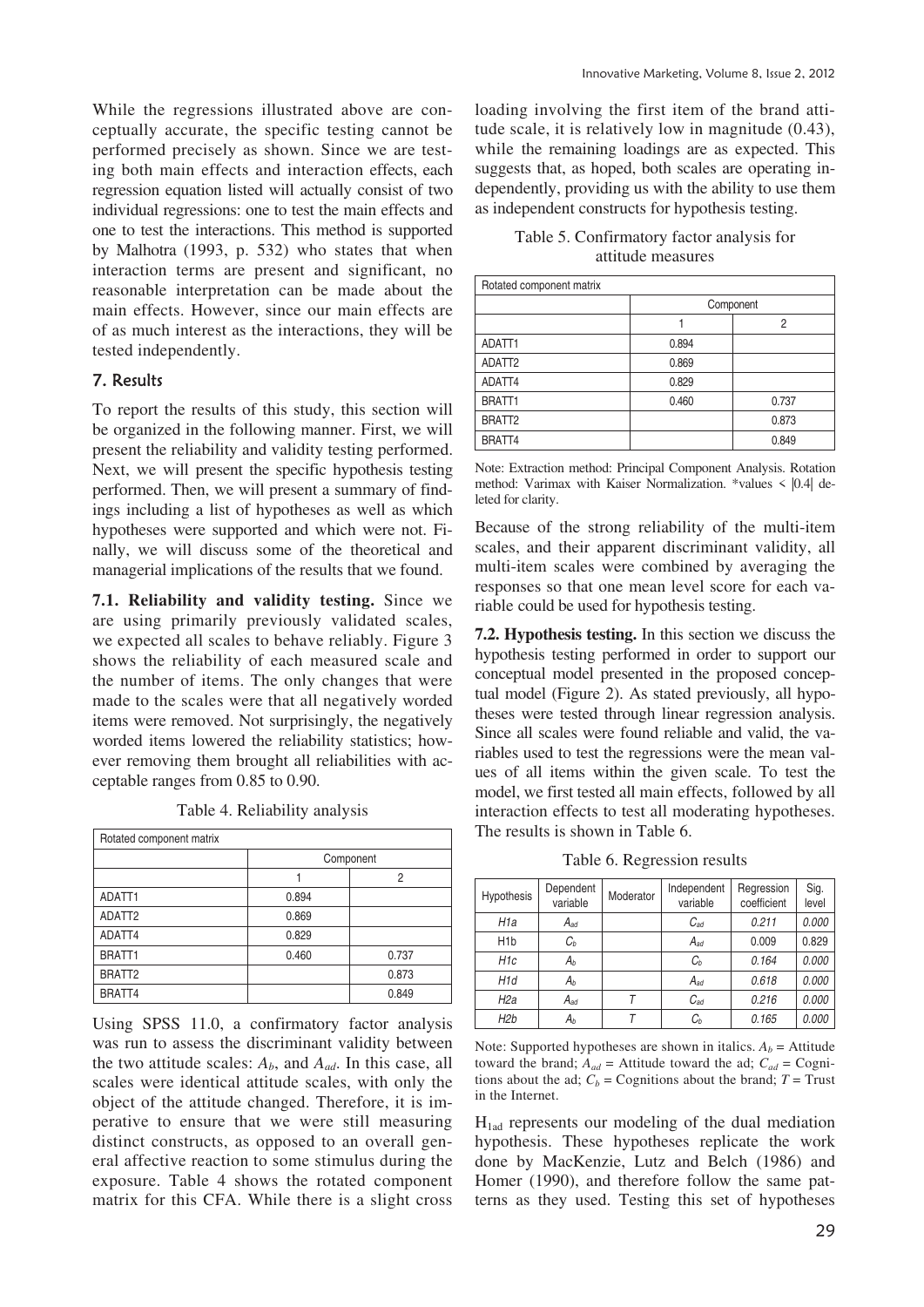required a total of three regression equations.  $H_{1a}$ states that as *Cad* become more positive, *Aad* increases. In equation (2),  $\beta_{1a}$  was found to be 0.211  $(p \le 0.001)$ , which is sufficient to support the hypothesis.  $H_{1b}$  states that as  $A_{ad}$  increases, there will be more positive  $C_b$ . The test of this hypothesis shows, however, coefficient  $\beta_{1b}$  was only 0.009 ( $p = 0.829$ ), and therefore, the hypotheses was not supported by regression analysis.  $H_{1c}$ states that as cognitions about the brand  $(C_b)$  become more positive, *Ab* also becomes more positive. The coefficient  $\beta_{1c}$  was found to be 0.164 (*p* < 0.001), therefore, our analysis supported this hypothesis. Finally,  $H_{1d}$  suggests a main effect where  $A_{ad}$  directly influences  $A_b$ . This is tested in equation 1, and we found that  $\beta_{1d}$  was 0.618 (*p* < 0.001) again supporting the hypothesis. Because all of these hypotheses were supported except for the mediating effect of *Aad*, we are refuting the dual mediation hypothesis of attitude change in favor of the affect transfer hypothesis as presented before.

H2a,b are interaction hypotheses suggesting a blocking mechanism between cognitions and attitudes formed by trust in the Internet. That is, when trust in the Internet is low, the relationship between cognitions and attitudes is weakened, or conversely, when trust in the Internet is high, then the formation of attitudes from cognitions should be strengthened. Since  $\beta_{2a} = 0.216$  ( $p \le 0.001$ ) and  $\beta_{2b} = 0.165$  ( $p \le 0.001$ ), both of these moderating hypotheses are supported by regression analysis of the interaction terms, supporting the impact that we suggested.

## **Discussions**

Our results provide both theoretical and managerial implications. The only hypothesis not supported is the mediating effect of brand cognitions on brand attitude. This was suggested under the theory of the dualmediation hypothesis. From our literature review, we did see four alternative specifications of the relationships between cognitions and attitudes, and we selected the one that appeared to be the most accurate. However, our data does not support this theory. Further analysis also indicated a direct relation between  $A_{ad}$  and purchase intent  $(I_b)$  as well as between  $A_b$  and *Ib*. Even though we did not originally hypothesize these relationships, they appear to me meaningful. Since we are not performing causal analysis, it is not at this time possible to determine with any certainty if the relationship between  $A_{ad}$  and  $A_b$  is one-way or twoway. Therefore, our data suggests alternative model specification for the mediating role of *Aad*. With further testing, this model could just as easily be merely affect

transfer with independent influences, however further testing should reveal whether or not this is the case.

Finally, while trust in the Internet has been studied a lot in the past, it appears to be an important barrier to attitude formation. We hypothesized that Internet trust acts as a blocking variable from cognitions to attitudes primarily due to source derogation and advertising credibility. It indeed appears that this is the case, as our hypotheses were supported. When trust in the Internet was low, ad and brand cognitions were less likely to affect ad and brand attitudes. However, when Internet trust was high, ad and brand cognitions had the expected effects on ad and brand attitudes. This suggests that Internet trust is an important consideration for any future studies on the impact of online advertising on attitude formation. Trust in the Internet appears to play a role in the formation of attitudes during ad exposure. In this case, it can be stated that higher levels of Internet trust are always better, as low levels of trust tend to weaken attitude formation, even though cognitions may have been successfully engendered. Again, attitudes will less likely be formed because of the low trust in the Internet. These findings suggest that brand managers can use targeting information to alter marketing strategies for attitude formation. Target markets that are known to have high levels of Internet trust can be targeted through traditional means, utilizing the hierarchy of effects model changing attitudes by generating cognitions. On the other hand, targets that do not trust the Internet as a source of information should be targeted through more direct means, attempting to change attitudes without the use of cognitions, i.e. through direct affective appeals.

## Limitations

In this implementation of the study, there are some limitations that could not be avoided; however future studies may well be able to address the issues. First, the repetition effect is not being captured. There is reason to believe that repetition of exposure will impact information processing and attitude change effected by banner ads. In our study, we present each banner ad twice, and always at the same placement within the website. There is little doubt that more or less repetition of the stimulus ad would create differential effect on attitude change. This is an effect which would be useful to study, however we believe it to be beyond the scope of the current study.

Second, like the effect of ad repetition, the clutter effect has not being captured here. This clutter effect has become ever more important as online ads become more and more pervasive. However, this clutter effect would be very difficult to measure and implement in this study. In our study, we attempt to recreate a typical general interest website, with approximately six ads per page. This was held constant across all condi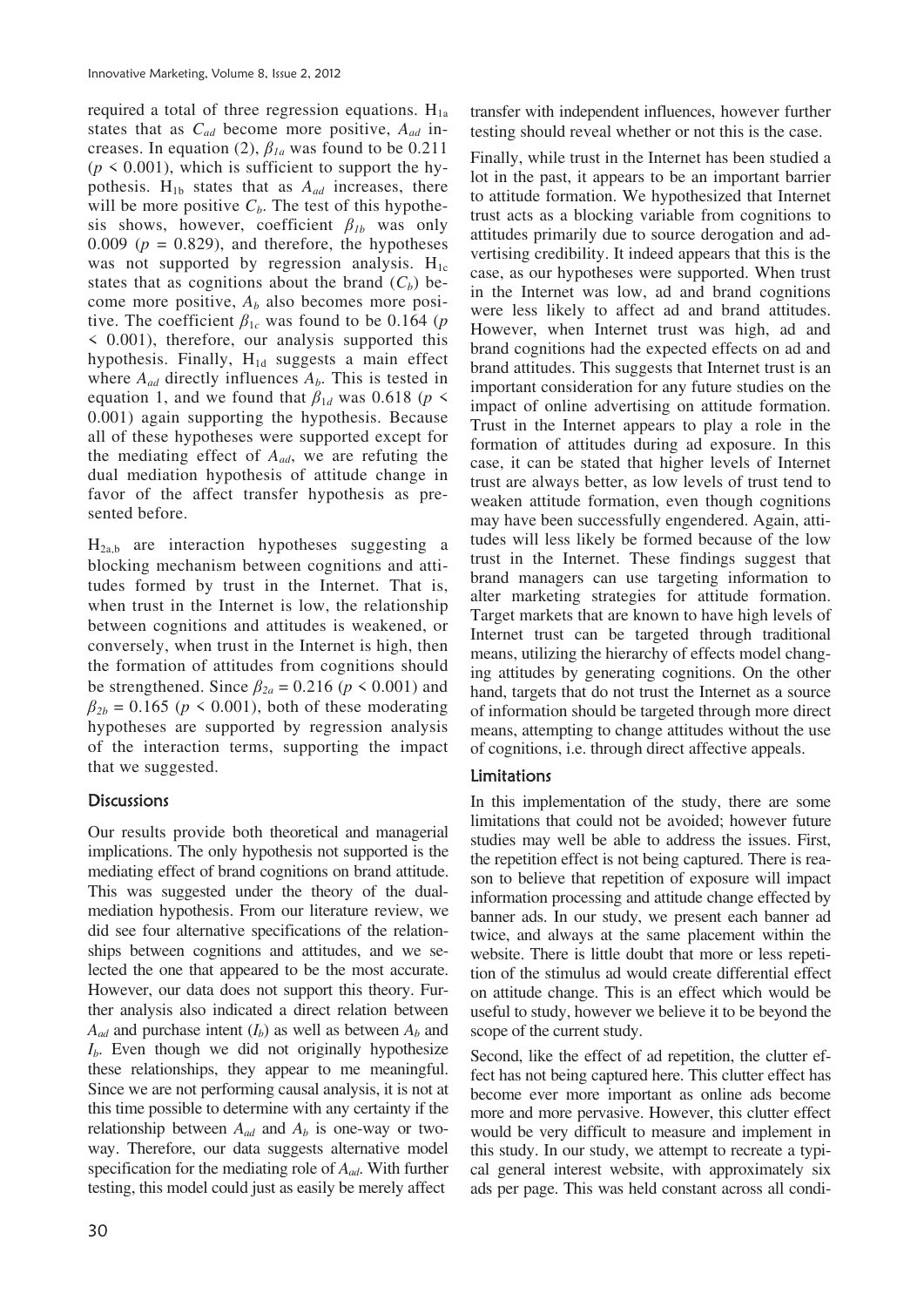tions. However, many websites have far fewer or, more often, far more than six ads per page. Manipulating the amount of clutter may prove useful in future studies. Additionally, ad size was not changed in our study. The ad size used was the IAB banner ad size standard of 468 x 60 pixels. Other ads were presented that were of different sizes; however, we did not use these ads in the study. Future studies may be able to identify changes in attitude change behavior based on different ad sizes.

Third, it is possible that ad placement could play a part in attitude change models of advertising. In our study, there is a weak content relevance of the ads, as the banner ads are appearing in the context of a general interest website. It is possible that in cases where there is a lack of "fit" between the banner ads and the content of the website on which it appears that attitude change effected by the ads may differ substantially. Manipulation of this "contextual fit" variable would require exposure of ads within different website contexts. This of course will require additional experimental manipulations and are beyond the scope of this study.

## **Conclusions**

As Internet companies rely increasingly on advertising revenue as a primary business model, it is becoming more important to understand the how advertisements are viewed, processed, and used by the consumer for decision making. Based on this study, it is clear that a consumer's level of comfort with Internet-based sources is an important influence on attitude formation process. If consumers who are skeptical of Internet sources are being targeted by an advertiser, they may not be able to rely on traditional cognitive transfer mechanisms, as the affect transfer from source to ad is impeding the cognitive transfer. This suggests that peripheral cues rather than cognitive message arguments may be more effective. Conversely, if an advertiser is targeting an audience with high levels of trust in Internet sources, cognitive messages will operate in the traditional fashion, driven more directly by product and situational involvement.

#### References

- 1. Ajzen, Icek and Martin Fishbein (1980). *Understanding Attitudes and Predicting Social Behavior*, Englewood Cliffs, NJ: Prentice-Hall.
- 2. Brown, Steven P. and Douglas M. Stayman (1992). "Antecedents and Consequences of Attitude Toward the Ad: A Meta-analysis", *Journal of Consumer Research*, 19 (June), pp. 34-51.
- 3. Cacioppo, John T. and Richard E. Petty (1985). "Central and Peripheral Routes to Persuasion: The Role of Message Repetition", in *Psychological Processes and Advertising Effects*, Linda F. Alwitt and Andrew A. Mitchell eds., Hillsdale, NJ: Lawrence Erlbaum Associates, pp. 91-96.
- 4. Coulter, Keith S. and Girish Punj (1999). "Influence of Viewing Context on the Determinants of Attitude Toward the Ad and the Brand", *Journal of Business Research*, 45, pp. 47-58.
- 5. Dröge, Cornelia (1989). "Shaping the Route to Attitude Change: Central Versus Peripheral Processing Through Comparative Versus Noncomparative Advertising", *Journal of Marketing Research*, 26 (May), pp. 193-204.
- 6. Fishbein, Martin (1967). "A Behavior Theory Approach to the Relations Between Beliefs About an Object and the Attitude Toward that Object", in *Readings in Attitude Theory and Measurement*, Martin Fishbein (ed), New York: John Wiley & Sons, Inc.
- 7. Gardner, Meryl Paula (1985). "Does Attitude Toward the Ad Affect Brand Attitude under a Brand Evaluation Set?" *Journal of Marketing Research*, 22 (May), pp. 192-198.
- 8. Homer, Pamela M. (1990). "The Mediating Role of Attitude Toward the Ad: Some Additional Evidence", *Journal of Marketing Research*, 27 (February), pp. 78-86.
- 9. Howard, John A. (1977). *Consumer Behavior: Application of Theory*, New York: McGraw-Hill Book Company.
- 10. Lee, Matthew K.O. and Efraim Turban (2001). "A Trust Model for Consumer Internet Shopping", *International Journal of Electronic Commerce*, 6 (1), pp. 75-91.
- 11. Lord, Kenneth R., Myung-Soo Lee and Paul L. Sauer (1995). "The Combined Influence Hypothesis: Central and Peripheral Antecedents of Attitude Toward the Ad", *Journal of Advertising*, 24 (1), pp. 73-85.
- 12. Mackenzie, Scott B., Richard J. Lutz and George E. Belch (1986). "The Role of Attitude Toward the Ad as a Mediator of Advertising Effectiveness: A Test of competing Explanations", *Journal of Marketing Research*, 23 (May), pp.130-143.
- 13. \_\_\_\_\_ and Richard A. Spreng (1992). "How Does Motivation Moderate the Impact of Central and Peripheral Processing on Brand Attitudes and Intentions", *Journal of Consumer Research*, 18 (March), pp. 519-529.
- 14. Malhotra, Naresh K. (1993). *Marketing Research: An Applied Orientation*, Prentice Hall, Inc: Englewood Cliffs, NJ.
- 15. Miniard, Paul W., Sunil Bhatla and Randall L. Rose (1990). "On the Formation and Relationship of Ad and Brand Attitudes: An Experimental and Causal Analysis", *Journal of Marketing Research*, 27 (August), pp. 290-303.
- 16. Mitchell, Andrew A. and Jerry C. Olson (1981). "Are Product Attribute Beliefs the Only Mediator of Advertising Effects on Brand Attitude?" *Journal of Marketing Research*, 18 (August), pp. 318-332.
- 17. Smith, Robert E. and William R. Swinyard (1988). "Cognitive Resonse to Advertising and Trial: Belief Strength, Belief Confidence and Product Curiosity", *Journal of Advertising*, 17 (3), pp. 3-14.